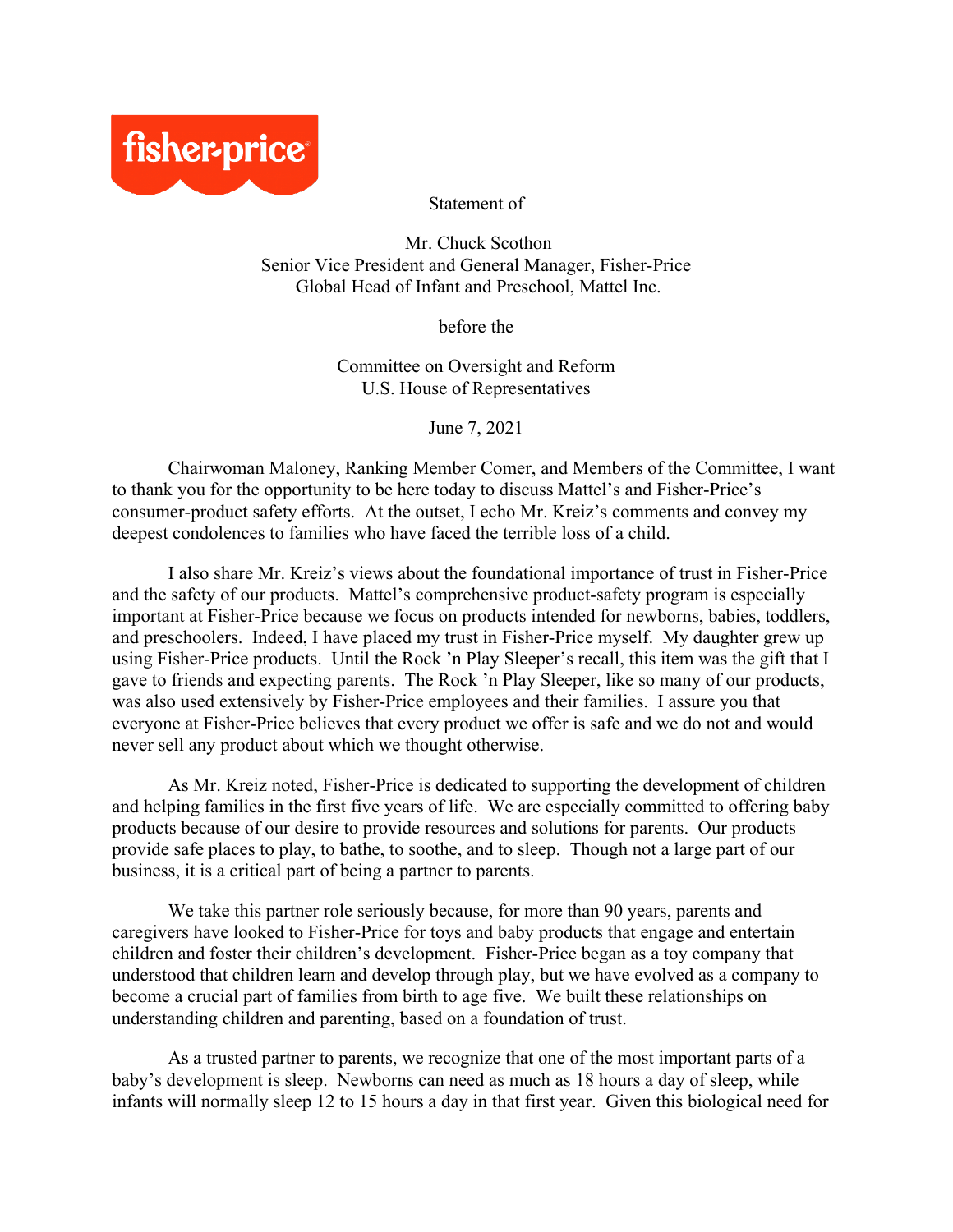sleep, infants fall asleep in all types of children's products, from car seats to bouncers and even high chairs. I share this because Fisher-Price designs many of these infant products aware that infants may fall asleep when the product is being used, and we make sure to take the potential for a child falling asleep into account when considering the design of all of our baby-gear products.

Although we recognize that a baby can fall asleep almost anywhere, and will snooze or nap in many places, there are products designed specifically for overnight, unsupervised sleep. These sleep products must meet separate and distinct design and safety standards from the Consumer Product Safety Commission (CPSC) and standards organizations like ASTM International (ASTM). When it comes to Fisher-Price, our products must meet those standards and Mattel's own internal standards. Fisher-Price products designed for overnight sleep are created with the understanding and awareness that parents will not be supervising the child while they are asleep, either because the parents are sleeping themselves or they have left the child alone to tend to other things. This is an important distinction that I want to reinforce because it relates to the products that we are discussing today.

Today we are here to discuss three products that exemplify the difference between products intended for sleep and those that are not.

Let me begin with the Rock 'n Play Sleeper. The Rock 'n Play Sleeper was sold from its introduction in 2009 up until its voluntary recall in April 2019. As the name suggests, we designed, marketed, and sold the Rock 'n Play Sleeper as a product intended for sleep, as well as to entertain babies when they were awake. When introduced, the Rock 'n Play Sleeper met the CPSC and consensus standards applicable to bassinets, which are also products intended for sleep. But beyond just meeting the standards, Fisher-Price conducted extensive research and analysis to assess the Rock 'n Play Sleeper's safety prior to introduction, including consulting with a medical doctor, evaluating many different aspects in extensive testing in our laboratories, and conducting approximately 60 in-home tests with families in the communities around our headquarters in Buffalo, New York.

As Fisher-Price always does on all new products, both toy and baby gear alike, our analysis and evaluation did not stop at introduction. After the product launch, Fisher-Price regularly examined and analyzed any safety incident that was reported, and regularly shared the reports of fatalities and serious incidents with the CPSC for its own analysis under our reporting protocol with the agency. In 2018, we had extensive discussions with the CPSC about the Rock 'n Play Sleeper, and asked one of the top engineering firms in the country to assess independently whether infants were at risk of rolling over when using the product. We also asked two top doctors to evaluate the safety of the product specifically related to observing the breathing of infants sleeping at an incline in the product. These doctors confirmed the Rock 'n Play Sleeper was safe when used in accordance with the warnings and instructions.

We are confident that all of our products are safe when used as intended, in accordance with the warnings and instructions. At the same time, we also take into account reports of injuries that are associated with other patterns of use, and we are committed to reducing the risk of any additional occurrence of an injury. In light of the risks of accidents in the use of incline sleepers if the safety restraints were not used, we decided two years ago to recall the Rock 'n Play voluntarily as the best way to reduce this risk.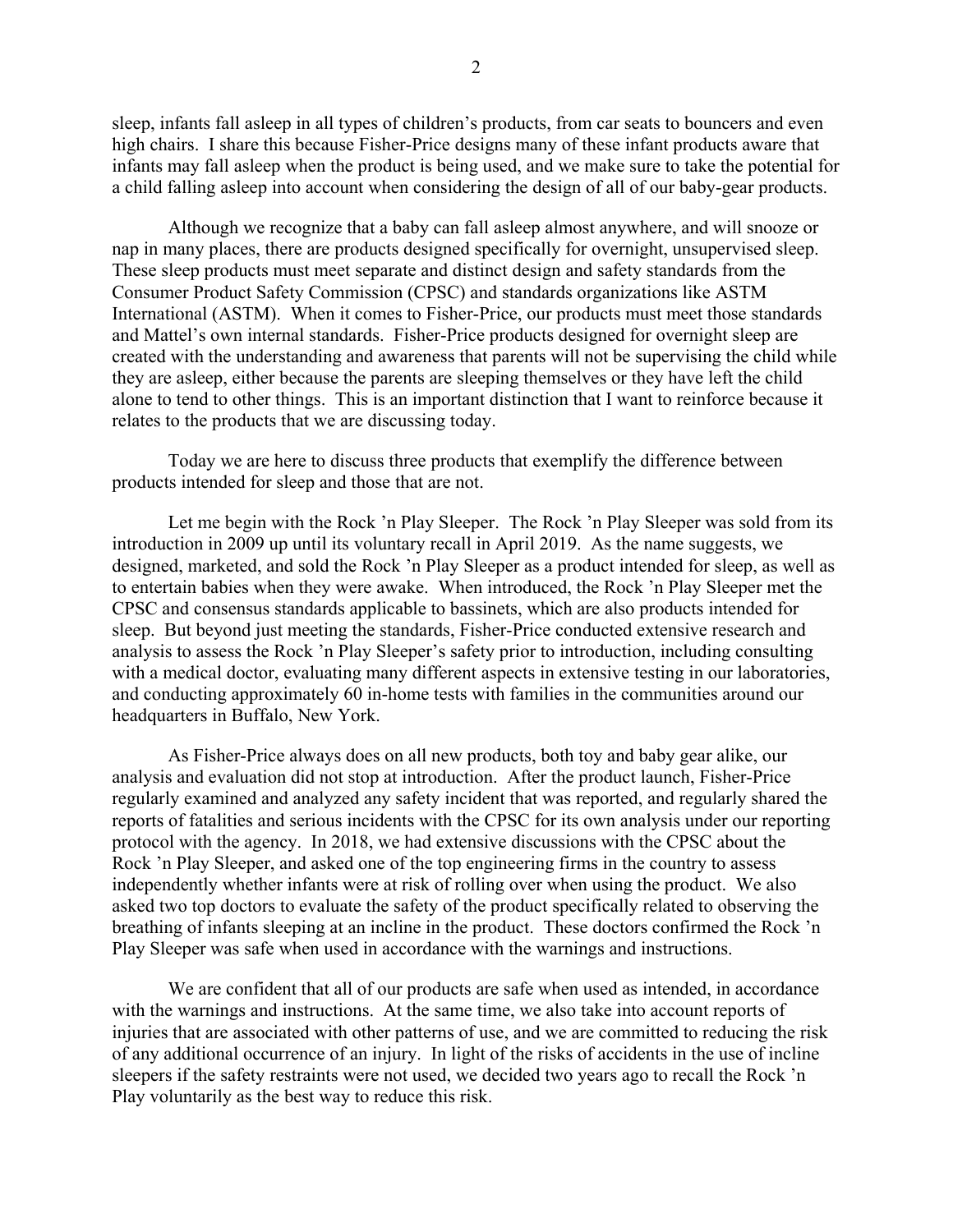Recently, we considered a similar situation with the Fisher-Price 4-in-1 Rock 'n Glide Soother. Although it is not a sleeping product, the data indicated a risk of accidents if the safety restraints were not used or children were left unsupervised. Given these incidents and evidence of a pattern of use where the product was used differently than intended, we decided to recall the Glider. We have been working with the CPSC on a recall for several weeks, and we and the CPSC announced it last Friday. We also recalled the Fisher-Price 2-in-1 Soothe 'n Play Glider, even though there are no reported fatalities associated with this product, because of its similarity to the 4-in-1 Glider.

Importantly, with these actions, we no longer make any products in either the inclined sleeper category or the glider category, and we have no intention of doing so in the future. I would like to provide additional information about certain of the topics summarized above.

# **Safety Considerations in the Development of the Rock 'n Play Sleeper**

Mattel and Fisher-Price conducted extensive safety analyses on the Rock 'n Play Sleeper during its development, including more than a year of significant review and testing. Like all new products, Mattel's safety team assessed the Rock 'n Play Sleeper's safety and directed the product development team to modify several design elements for safety considerations. For example, an early design used hammock-shaped fabric to hold the infant, and designers revised the design to use a hard shell to address head and torso alignment. Mattel's safety committee met numerous times over a period of several months to review and discuss the product.

Fisher-Price also conducted significant consumer testing with the Rock 'n Play Sleeper. The first safety testing occurred in February 2009 at one of Fisher-Price's Play Labs staffed with experts in child development. Fisher-Price first brought parents and infants to its campus to use the product under supervision. Later in 2009, Fisher-Price provided the Rock 'n Play Sleeper to about 60 families for in-home tests. Fisher-Price reviewed the reports from the families that tested the Rock 'n Play Sleeper and further revised it in response to this feedback. For example, in response to a consumer who reported that an infant pushed up to the top of the product, Fisher-Price added a head stop to prevent infants from moving upwards into an unsafe position.

Given the Rock 'n Play Sleeper's innovative design, Fisher-Price went beyond its standard and thorough safety analysis and consulted with a medical doctor about the product's design. We retained Dr. Gary Deegear, a family medicine practitioner who had developed expertise in assessing the safety of juvenile products, to advise on the product. Fisher-Price had consulted with Dr. Deegear on other products, and we found his input on the Rock 'n Play Sleeper to be helpful. Years after Dr. Deegear consulted with us, we learned that he may have lost his license to practice medicine. This was well after the time during which he worked with us, and we would not engage him again.

# **Safety Considerations and Monitoring After Launch of the Rock 'n Play Sleeper**

Like all of Fisher-Price's products, the Rock 'n Play Sleeper was subject to the company's comprehensive safety-monitoring process after its launch. In addition to the monitoring process and reporting information to the CPSC, which Mr. Kreiz's testimony addresses, we undertook additional analyses specific to the Rock 'n Play Sleeper.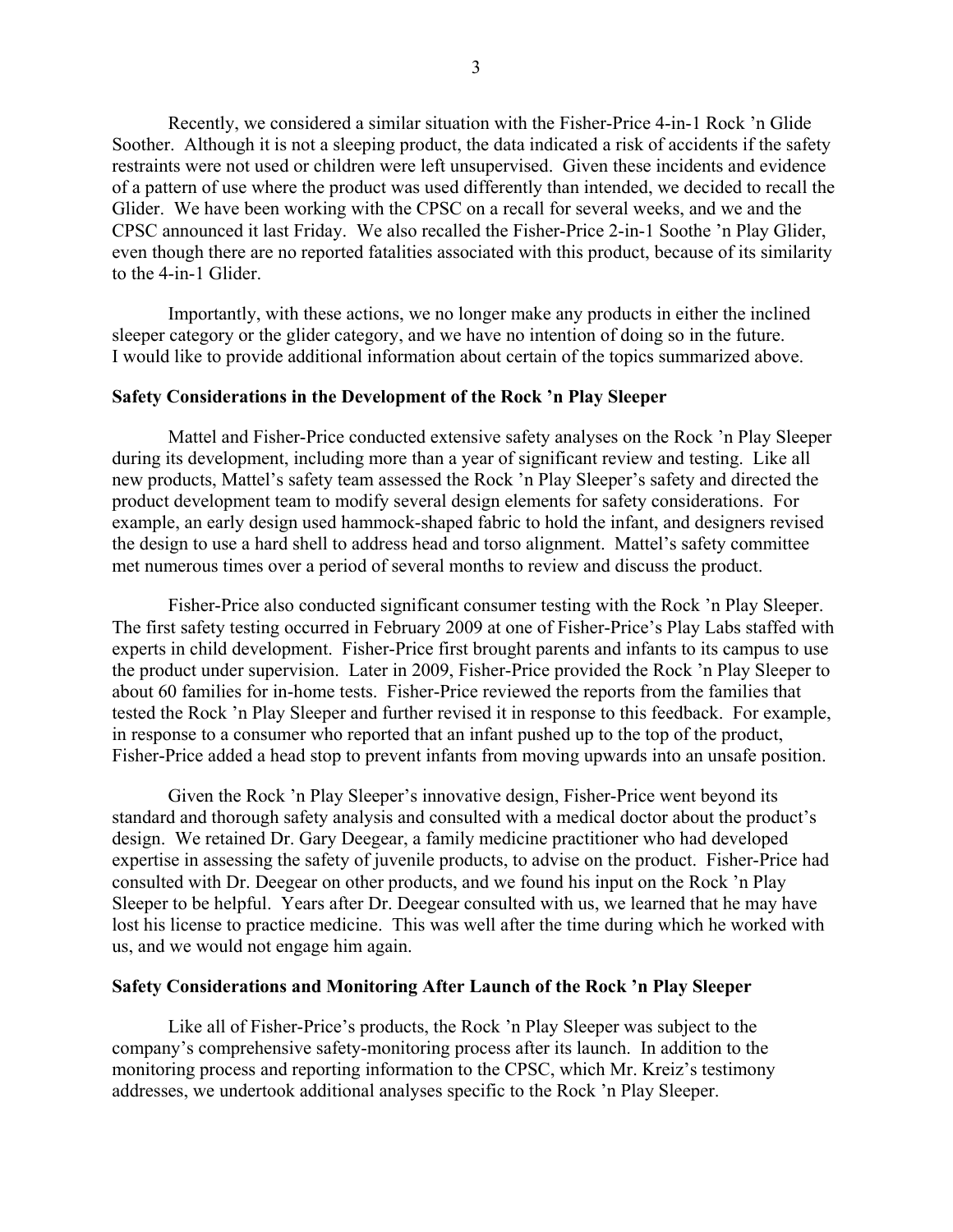In 2016, Fisher-Price retained two top doctors who evaluated the product, evaluated babies in the product, and submitted expert reports in two separate cases that concluded the product was safe when used as instructed. Specifically, both doctors concluded that it was safe for babies to sleep all night at an incline. In addition, the doctors observed babies in the product and determined that placing them at an angle did not negatively impact their breathing.

In 2018, Mattel had discussions with the CPSC about the Rock 'n Play Sleeper to address the CPSC's concerns about potential infant rollovers in the product. To provide analysis in connection with these discussions, Mattel retained a prominent engineering firm, Exponent, to analyze the Rock 'n Play Sleeper further.

Exponent analyzed the risk of infant rollover in the Rock 'n Play Sleeper and concluded that infants were unable to roll in the product when they were properly restrained. Further, Exponent concluded that even if infants were unrestrained (contrary to warnings and instructions), they were less likely to roll over in the Rock 'n Play Sleeper than when placed on non-inclined surfaces such as traditional cribs.

Exponent also conducted a statistical analysis of deaths reported at the time to be associated with the Rock 'n Play Sleeper. Taking into account the number of units sold and the number of fatalities in the Rock 'n Play Sleeper and other sleep environments, Exponent concluded that infant fatalities occurred less frequently in the Rock 'n Play Sleeper than in cribs, bassinets, and cradles.

Mattel shared this information with the CPSC in 2018 in a series of presentations and discussions. The CPSC issued a safety alert in May 2018 to parents of infants urging them to always use restraints in inclined sleep products and to cease the use of inclined sleep products as soon as an infant has the ability to roll over. This alert was consistent with Fisher-Price's warnings and instructions for the Rock 'n Play Sleeper.

# **ASTM Standards**

ASTM is a leading international organization that is responsible for setting safety standards for consumer products. The ASTM standard-setting process is broad and public, including participants from government agencies, industry, consumer advocates, and others.

During the design and testing of the Rock 'n Play Sleeper, Fisher-Price created the product consistent with the requirements of the ASTM standard applicable to bassinets. The Sleeper met the standard, and independent laboratory testing under the Juvenile Product Manufacturing Association Certification program confirmed its compliance with the standard.

In 2011, the CPSC separated infant inclined sleep products (greater than 10 degrees) from the bassinet and cradle standard. ASTM simultaneously began working to develop a voluntary standard for these products. At that time, the Rock 'n Play Sleeper and other manufacturers' inclined sleeping products were on the market and ASTM concluded that this specific product category warranted a separate standard.

Mattel participated in the standard-setting process for inclined sleepers, along with a large and diverse group of members working collaboratively on the new standard.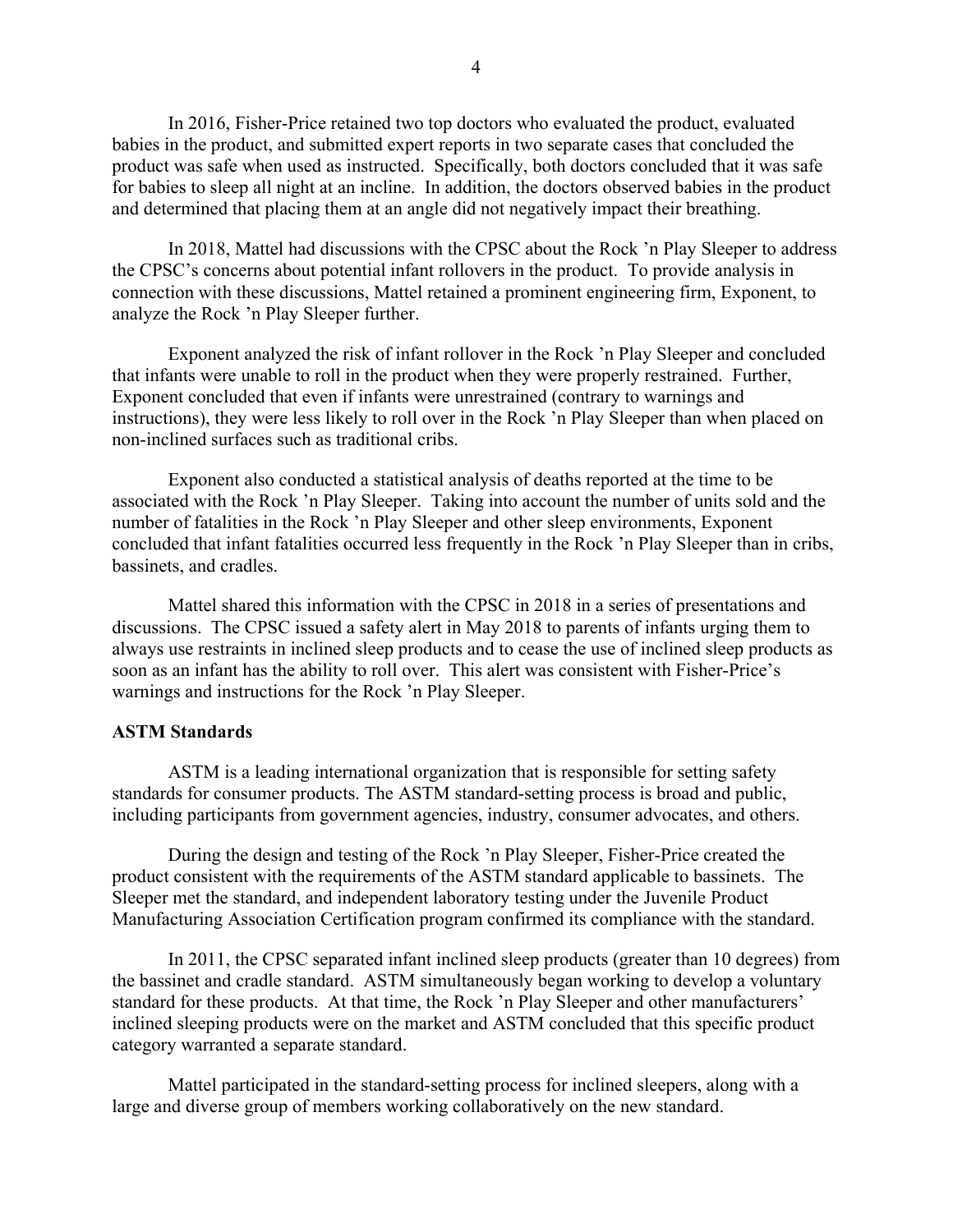Approximately 50 members attended meetings regarding the new standard, and several different CPSC officials participated. Other participants included representatives from Health Canada, consumer advocates (including Consumer Reports and Kids in Danger), representatives from test labs, and several manufacturers. A broad array of additional members received the materials related to the new standard and voted on the standard.

In developing the new standard, Mattel and the CPSC facilitated the review of incident data related to inclined sleepers. An ASTM committee reviewed incident data that the CPSC provided such that all committee members knew the incident data regarding injuries and fatalities reportedly associated with inclined sleepers. The participants in the standard-setting process also specifically reviewed the incline angle of sleepers, concluding that an incline of 30 degrees or less was safe for sleep. (The Rock 'n Play Sleeper's incline was less than 30 degrees.)

ASTM published the first infant inclined-sleep products standard in May 2015, and in 2017, the CPSC proposed adopting the ASTM standard as a federal rule. The CPSC never acted to finalize that proposal. (In late 2019, after the Rock 'n Play Sleeper's recall, the CPSC proposed a replacement rule that limited the incline to 10 degrees, which was approved last week.)

### **Mattel's Recall Efforts**

After announcing the Rock 'n Play Sleeper recall, Mattel took a number of additional actions to promote the recall in an effort to promote consumer awareness. For example, Fisher-Price posted recall information on its website and social media, sent e-mail notifications to all of the Rock 'n Play Sleeper's registered owners, collaborated with retail partners to provide in-store signage and encouraged them to provide notice to their own customers, and undertook efforts to search for and seek the removal of second-hand Rock 'n Play Sleepers listed on resale sites like Facebook Marketplace and eBay. In addition, Mattel worked with an outside organization to identify and contact operators of day-care centers to notify them of the recall.

#### **The 4-in-1 Rock 'n Glide Soother and 2-in-1 Soothe 'n Play Glider Recall**

Fisher-Price manufactured the 4-in-1 Rock 'n Glide Soother from 2014 to 2018 and the 2-in-1 Soothe 'n Play Glider from 2018 to 2021. While the names differ, we refer to both products as Gliders. They are multi-use products that can be operated as both a motorized glider operating on a stationary base and a manual rocker when the seat is detached from the base. As they were not intended for overnight or unsupervised sleep, both products contain instructions and warnings that indicate that the products should not be used to replace a crib or bassinet for prolonged periods of sleep and children should not be left unattended in the products.

Fisher-Price first developed the 4-in-1 Glider in response to market research indicating that parents were interested in a swing product that had a smaller footprint than a traditional standing swing. The product went through all of Fisher-Price's and Mattel's safety practices and procedures before and after it was launched. The analysis included two rounds of testing at the on-site Play Lab, and field testing in dozens of homes.

Mattel designed both Gliders in accordance with the ASTM standards applicable to swings and rockers. When the 4-in-1 Rock 'n Glide Soother was first manufactured, its back